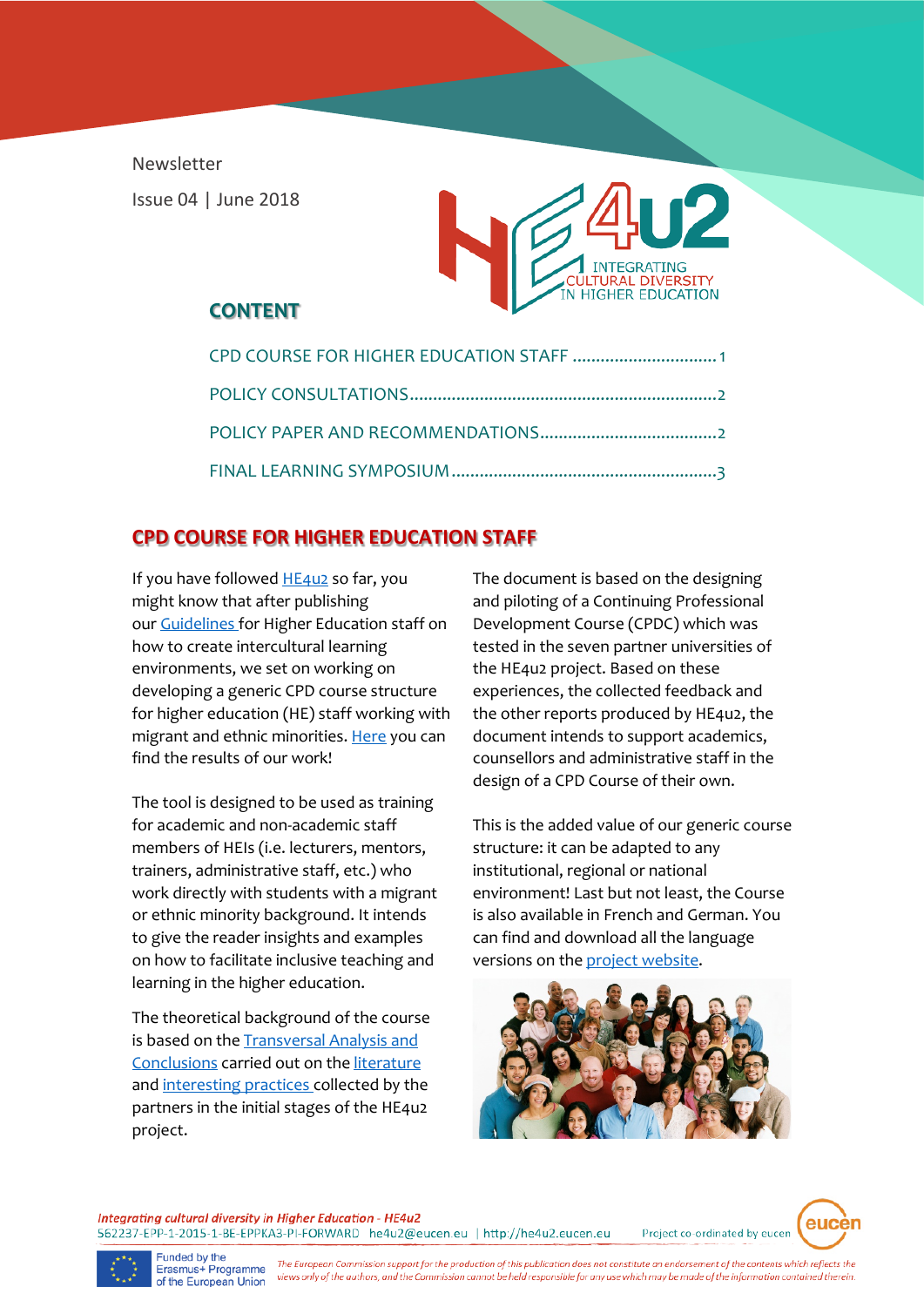

### **POLICY CONSULTATIONS**

A major task for the HE4u2 consortium consisted in working on and refining the project policy recommendations. Given the importance of this task, we decided to open up our discussions to external consultations! This was done in different steps: first an online consultation, then a face-to-face one.

The online consultation was organised b[y eucen](http://www.eucen.eu/) in the form of a webinar on **15 March 2018.** The activity was addressed to university staff working with students with cultural diverse background and the objective was to present the first draft of the policy paper and to discuss its content with the participants. The full recordings of the consultation can be accesse[d here.](https://youtu.be/JoFfPi6cdy4)

Th[e face-to-face consultation](http://he4u2.eucen.eu/wp-content/uploads/2016/04/HE4u2_Consultation_v1-8_FINAL_260318.pdf) was held in **Brussels, 26 April 2018**, in cooperation with the **[European Economic and Social](https://www.eesc.europa.eu/)** 

**[Committee](https://www.eesc.europa.eu/) (EESC)** and opened to key stakeholders from Europe. The objective of this activity was to present the revised draft policy paper to the participants and to discuss the findings, the recommendations made and the way of using it at national and also at European level. If you have missed this activity, you can access all the presentation[s here.](http://he4u2.eucen.eu/open-events/)



#### **POLICY PAPER AND RECOMMENDATIONS**

The results of the long and comprehensive work carried out by the partners on the policy aspects of the project are now available!

The key document you may want to consult are the **[Policy Recommendations:](http://he4u2.eucen.eu/outputs/)  [10 ways to increase the impact of](http://he4u2.eucen.eu/outputs/)  [diversity policies in Higher](http://he4u2.eucen.eu/outputs/)  [Education.](http://he4u2.eucen.eu/outputs/)** This is a synthesis of a full report analysing current European, national and institutional policies that make provision for the integration of cultural diversity in HE. The policy recommendations are addressed to policy makers, institutions and staff of HE, and

formulates 10 recommendations on how to better integrate cultural diversity practices which are grounded in research and on consultations with stakeholders and policy. Read it and share it!